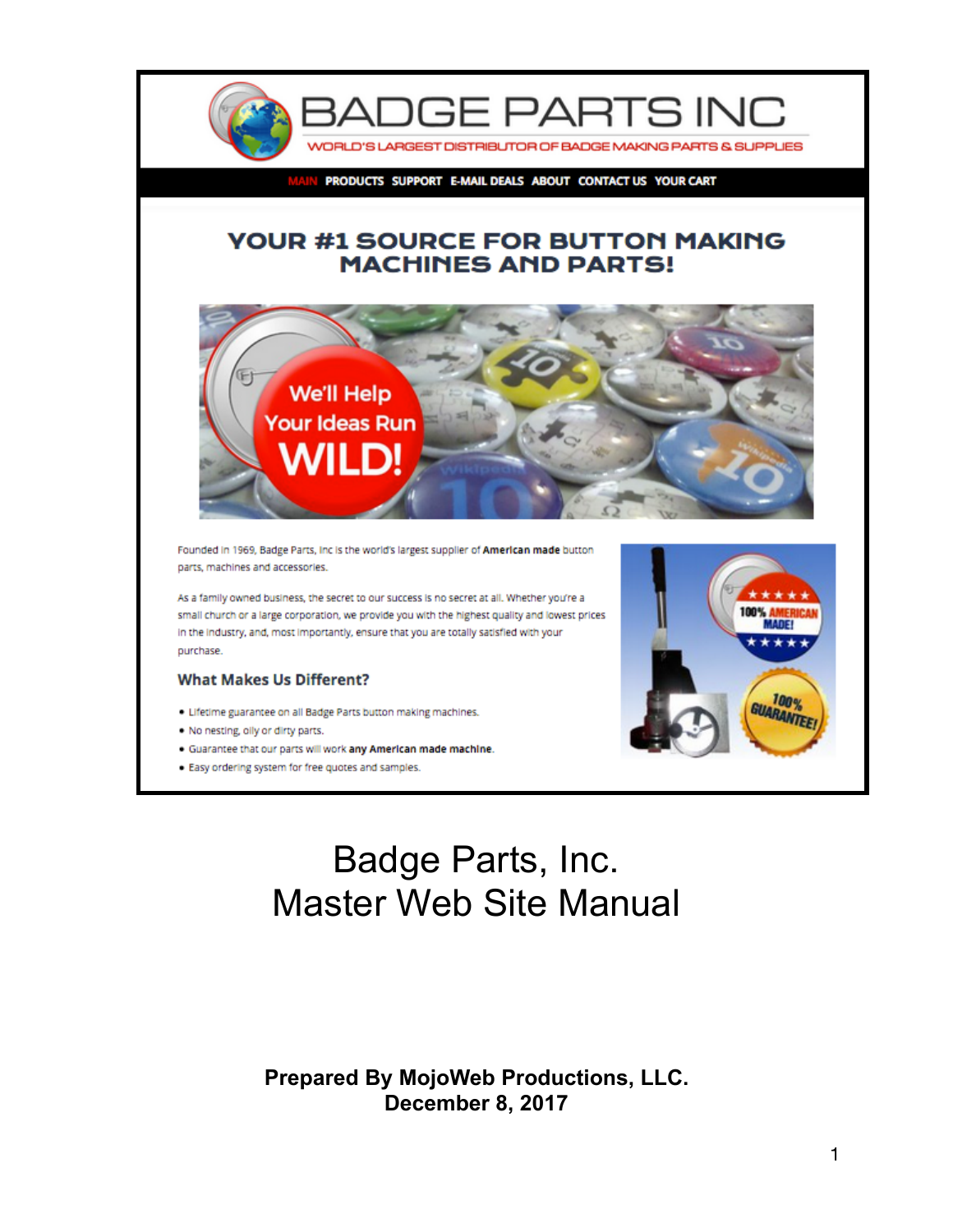## **Table of Contents**

| <b>Web Hosting Account Overview</b> |   | 3              |
|-------------------------------------|---|----------------|
| <b>FTP</b> Information              |   | 3              |
| <b>Control Panel Login</b>          |   | 3              |
| <b>Billing</b>                      | . | 3              |
| <b>WordPress</b>                    | . | 4              |
| Domain Name                         |   | 5              |
| E-mail                              |   | 5              |
| <b>WordPress Plug-Ins</b>           |   | 6              |
| Google Services/MailChimp           | . | $\overline{7}$ |
| <b>Google Authenticator</b>         |   | 8              |
| <b>JetPack for WordPress</b>        |   | 9              |
| WooCommerce                         | . | 9              |
| <b>WooSalesTax Plugin</b>           | . | 10             |
| Ignite Woo UPS Plugin               | . | 10             |
| <b>WP Bakery Editor Plugin</b>      |   | 11             |
| PayPal                              | . | 11             |
| 1&1 Support                         |   | 12             |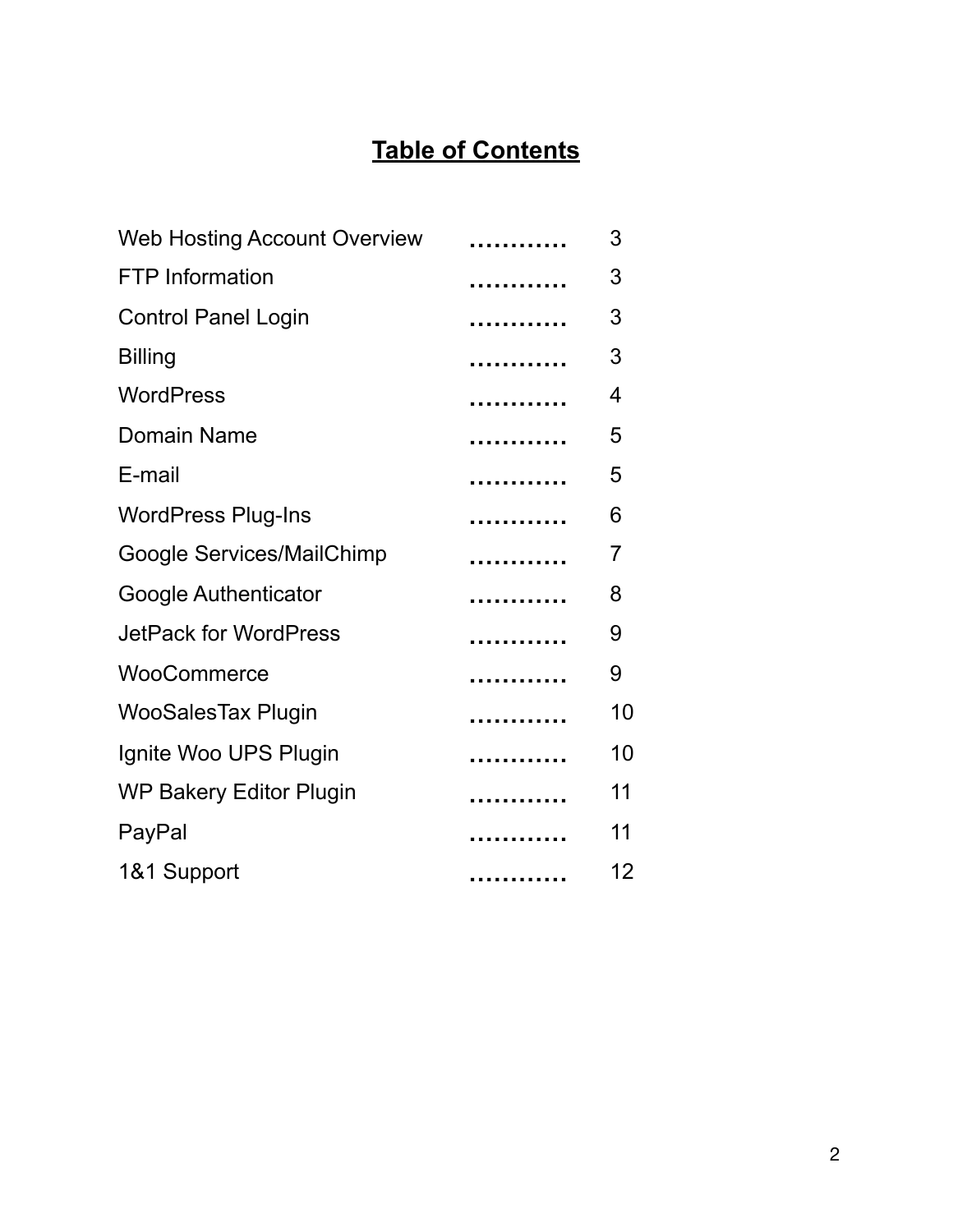## **Web Hosting Account Overview**

Your Internet site is hosted with 1&1 Web Hosting under its Unlimited LINUX Web Hosting Plan. The following information should be provided to Web developers/designers in the event that service is terminated with MojoWeb Productions, LLC.

### **Control Panel Information**

**Web:** www.1and1.com **Customer ID**: 548473931 **Contract ID**: 67418145 **Password**: Butt0nMak3r\*.\*! **PIN**: 101217

*The 1&1 control panel offers a wide range of Web based services from adding e-mail addresses to starting your own blog. In the event that another Web developer/designer takes over the site he/she should become familiar with the control panel and its functionality, using the login information above.* 

#### **SFTP Information**

**Server Address: home703082199.1and1-data.host username: u90876671 Password**: **Butt0ns4Th3W0r1d\*.\*!**

#### **Billing**

You are currently on an introductory pre-paid 12 month pricing plan with 1&1 Web Hosting at \$0.99/mo for the first three (12) months. After the introductory period, your monthly hosting fee will adjust to \$7.99/mo.

If you need to change your credit card or billing information, you can make edits through your 1&1 Control Panel, using there login information above. Alternatively, you can call 1&1 at 877-300-8316 or send an e-mail to billing@1and1.com. The billing department is open Monday through Friday, 9:00 a.m. to 5:00 p.m. (EST), excluding national holidays.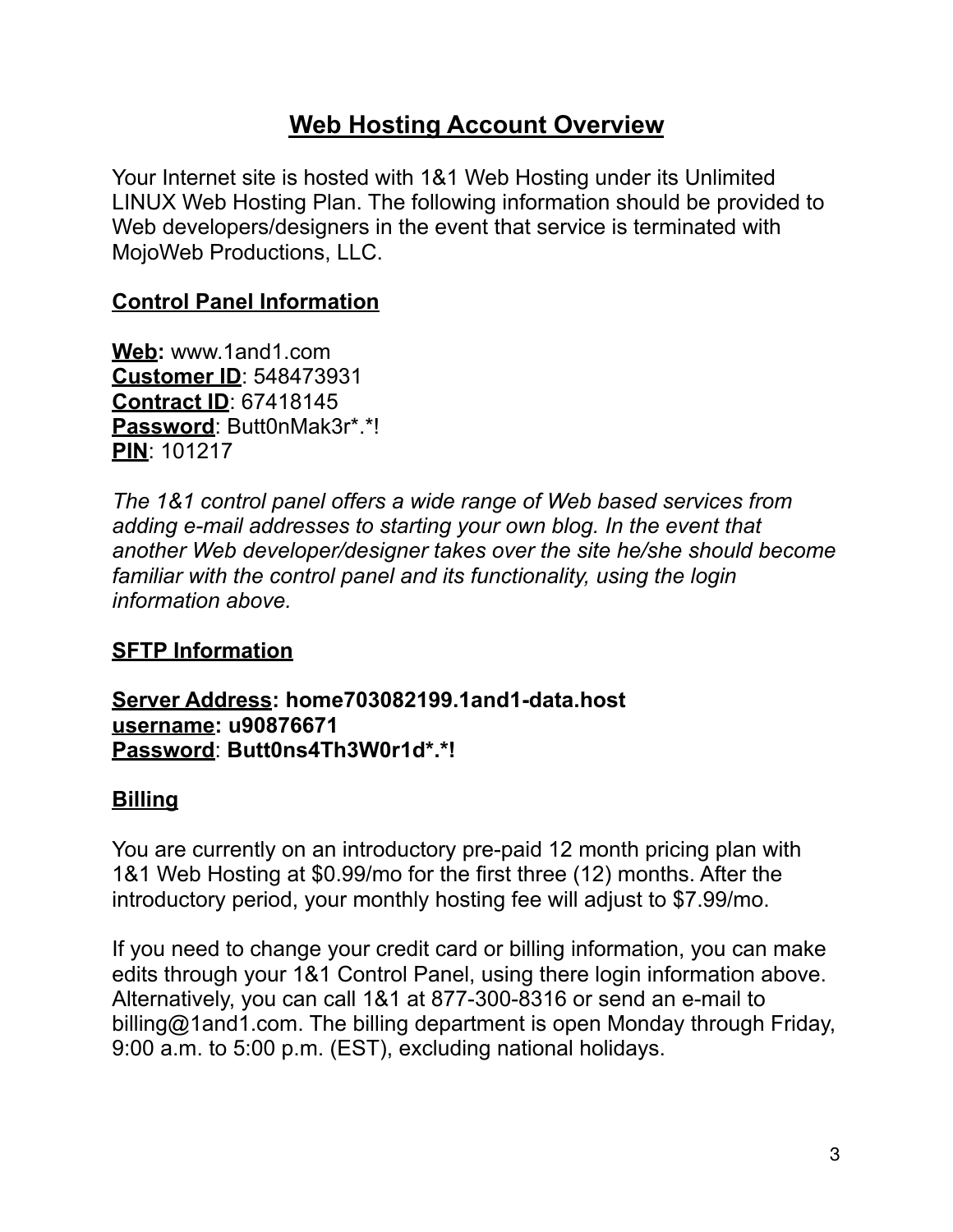## **WordPress**

Your site is run using WordPress and utilizes a custom WooCommerce theme that integrates a variety of third-party software plugins to manage key functionalities and features.

#### **WordPress Login**

**Login:** https://www.badgeparts.com/wp-login.php **Username:** badge-world **Password:** Butt0nMasT3r\*-%-\*! **Recovery/Admin E-mail:** joejr@badgeparts.com **Authenticator Secret:** Q2SKCUBAFNGEGYBH \*

*\* Used for Google Authenticator App; if phone is lost/replaced, the code can be generated to login at http://gauth.apps.gbraad.nl/* 

#### **Theme Template**

Custom template purchased through TemplateMonster.com

**Username:** jsalbruno@yahoo.com **Password:** Butt0nMak3r\*.\*!

WooCommerce Theme 57736 Password to archive with source files: ez01dwky19mi1qX96qw4 **License Key:** ez01dwky19mi1qX96qw4

#### **MySQL Database Information (Used For Wordpress)**

**Database:** db703084321 **Description:** WordPress **Host Name:** db703084321.db.1and1.com **Port:** 3306 **Username:** dbo703084321 **Password:** W0r1d0FBuTt0ns **Type/Version:** MySQL 5.5 **PHP Version:** 7.1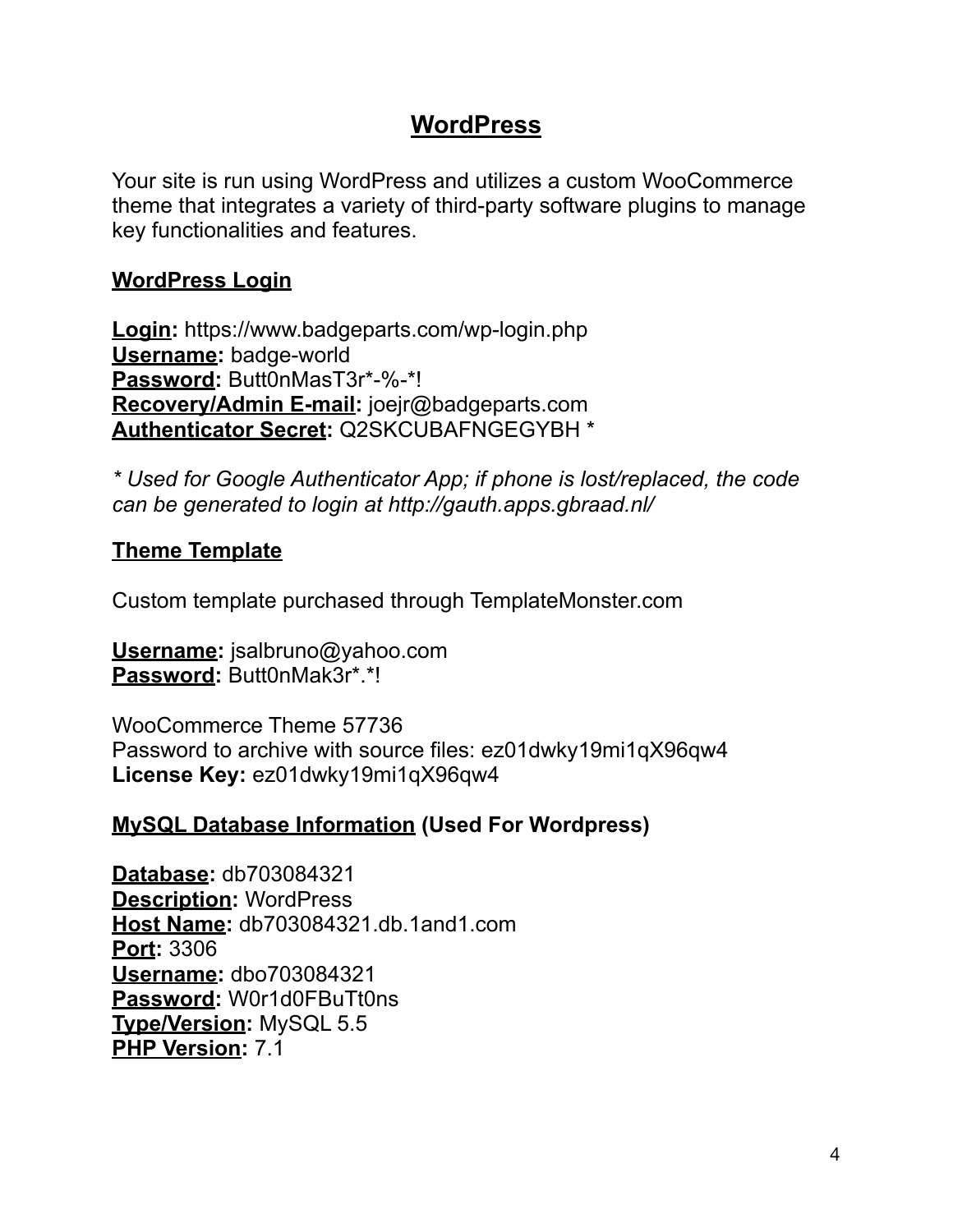## **Domain Name Registration**

Your domain registrations are managed by GoDaddy:

**Username:** badgeparts Password: ButtOnMast3r\*.\*! **PIN:** 8145

|                | <b>Expiration/Auto-Renewal</b> |
|----------------|--------------------------------|
| badgeparts.com | 1/28/2021                      |

•••

## **E-mail Addresses**

The following e-mail addresses have been set up for your account. They can be managed through your 1&1 Control Panel, and include WebMail access at [webmail.1and1.com.](http://webmail.1and1.com)

Set up instructions for mobile and desktop e-mail software can be found at *http://tinyurl.com/y9m2nvxo*

|                      | <b>Password/Action</b>       |
|----------------------|------------------------------|
| sales@badgeparts.com | Forwards to badgepts@aol.com |
| joejr@badgeparts.com | Butt0nMak3r*.*!              |
|                      |                              |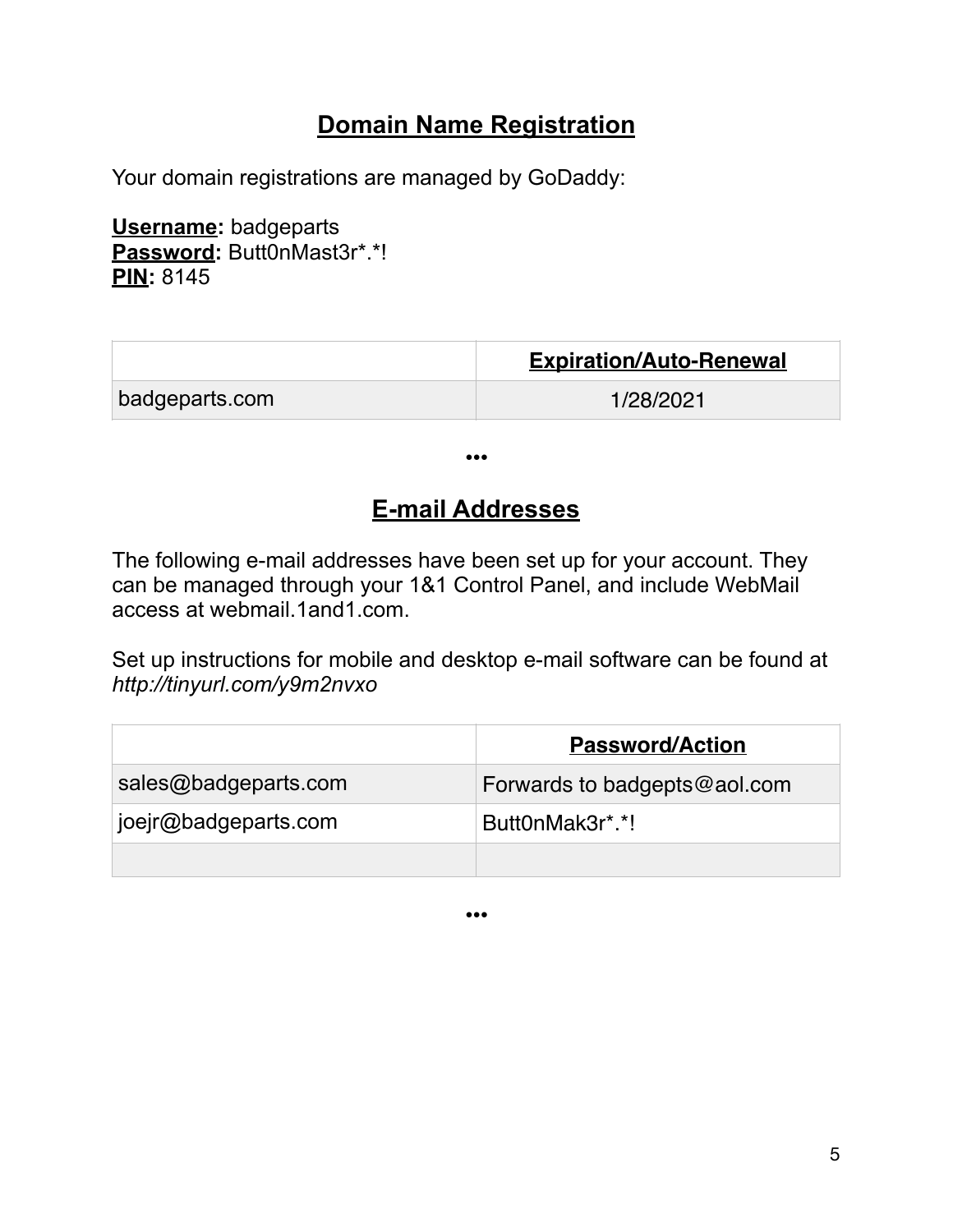## **Wordpress Plug-ins**

The following plug-ins have been installed on your Wordpress blog. For full descriptions and access to overview, support pages and vendor contacts, see the plugins area in WordPress.

**Important Note:** *Plugins are often updated, so complete all update alerts through the Wordpress administration panel to make sure you are running the latest version of the software.*

- 8 Degree Coming Soon Page
- All In One SEO Pack
- AJAX Search for WooCommerce
- Better Search Replace
- Clever Mega Menu
- Duplicate Post
- Enable Media Replace
- Google Analytics Dashboard for WP (GADWP)
- Google Authenticator
- IgniteWoo Updater
- Jetpack for WordPress
- MultiShop Custom Types
- Ninja Forms
- Slider Revolution (Not Active)
- Unyson
- TablePress (Used for Sizing Tables)
- TM WooCommerce Package
- Woo Product Slider and Carousel with Category
- WooCommerce
- WooCommerce PayPal Powered by Braintree Gateway
- WooCommerce Services
- WooCommerce UPS Shipping Pro
- Wordfence Security
- WPBakery Page Builder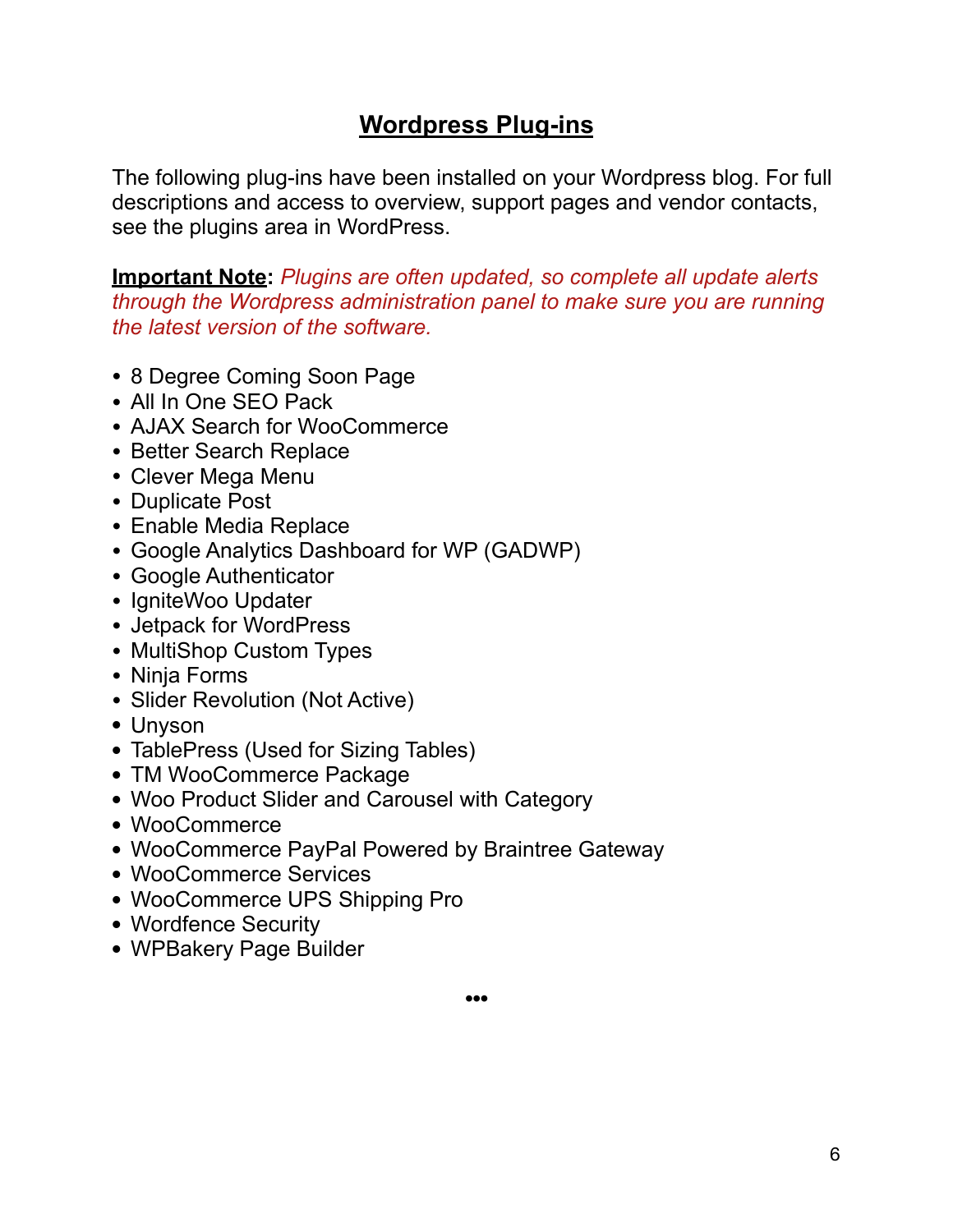## **Google Services/MailChimp**

### **Google Services**

The following Google hosted services are used on your site. Because they are all on the Google platform, each can be accessed using the same master e-mail and password, which is also your login for your Gmail account (@gmail.com) and Google+.

**Gmail Address**: badgepartsinc@gmail.com **Password**: Butt0nMast3r\*.\*!

#### **Google Analytics | google.com/analytics Analytics Tracking Code: UA-111248655-1**

Used to monitor web traffic to your site. Analytics statistics are reported via the WordPress dashboard. To access all reports, you need to login to your Google Analytics account.

#### **Google Webmaster Tools |** *google.com/webmasters*

Used to optimize your site for Google search. A sitemap was added and indexed as part of your initial site build, and is dynamically updated when new pages/posts are are added to WordPress through the All-in-One-SEO plugin.

**•••** 

#### **MailChimp |** *Mailchimp.com*

**Username:** badgeparts **Password:** Remmy28!

Enrolled in "Forever Free" plan, which allows you to subscribe up to 2,500 e-mail addresses from the form on your site.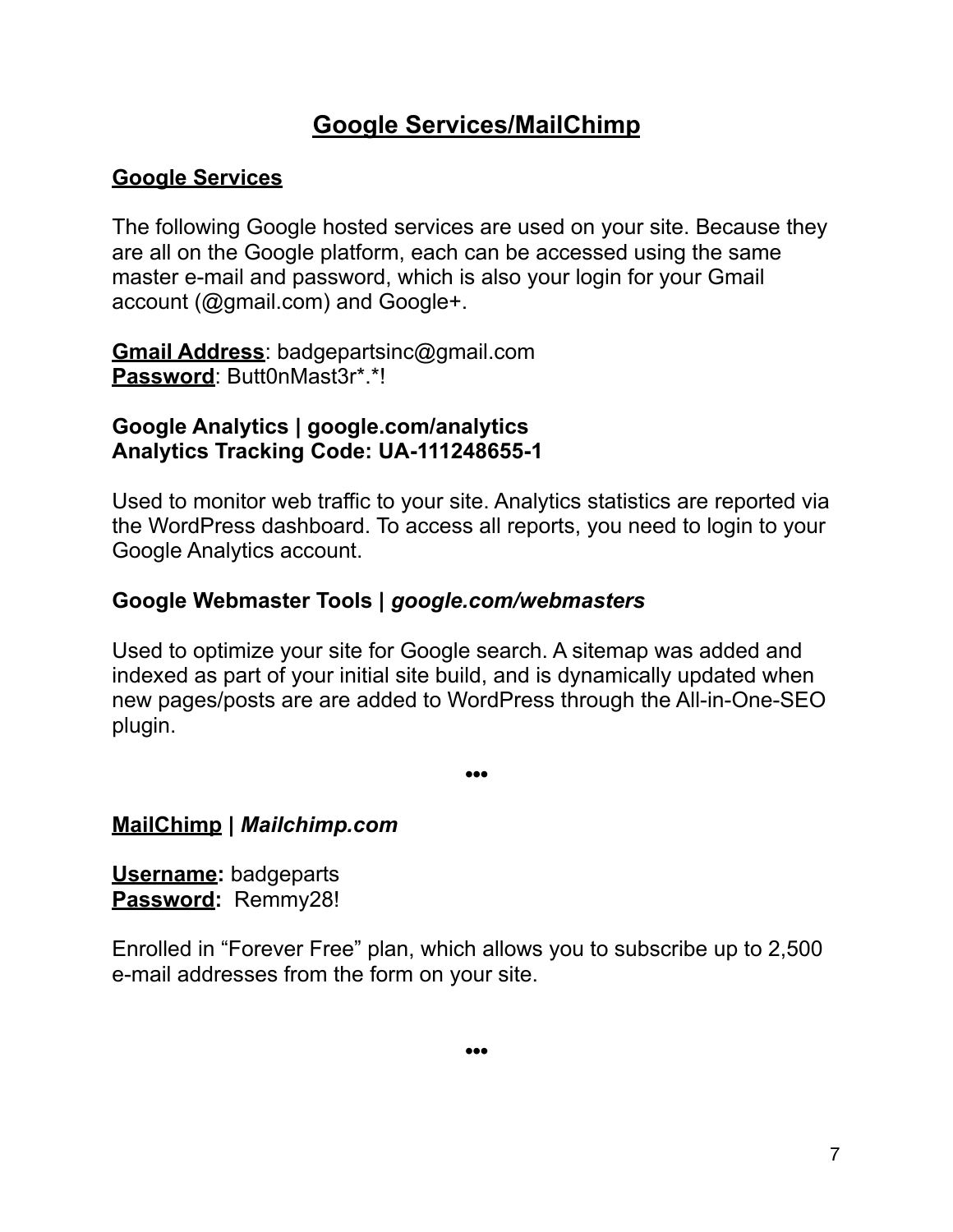## **Google Authenticator**

To enhance the security of your WordPress site, a special plugin has been added that requires you to enter a random number generated by an iPhone/Android mobile app called Google Authenticator.

In the event that you need to reinstall the mobile app for the main login account (bender-master), simply scan in the following QR square to set-up authentication.



## **Setting Up Google Authenticator User & Other Information**

**Secret Key**: Q2SKCUBAFNGEGYBH

#### **Browser Based Code Generator Site:** http://gauth.apps.gbraad.nl/ \*

*\* Used for Google Authenticator App; if phone is lost/replaced, the code can be generated to get a code to login to WordPress at http://gauth.apps.gbraad.nl/*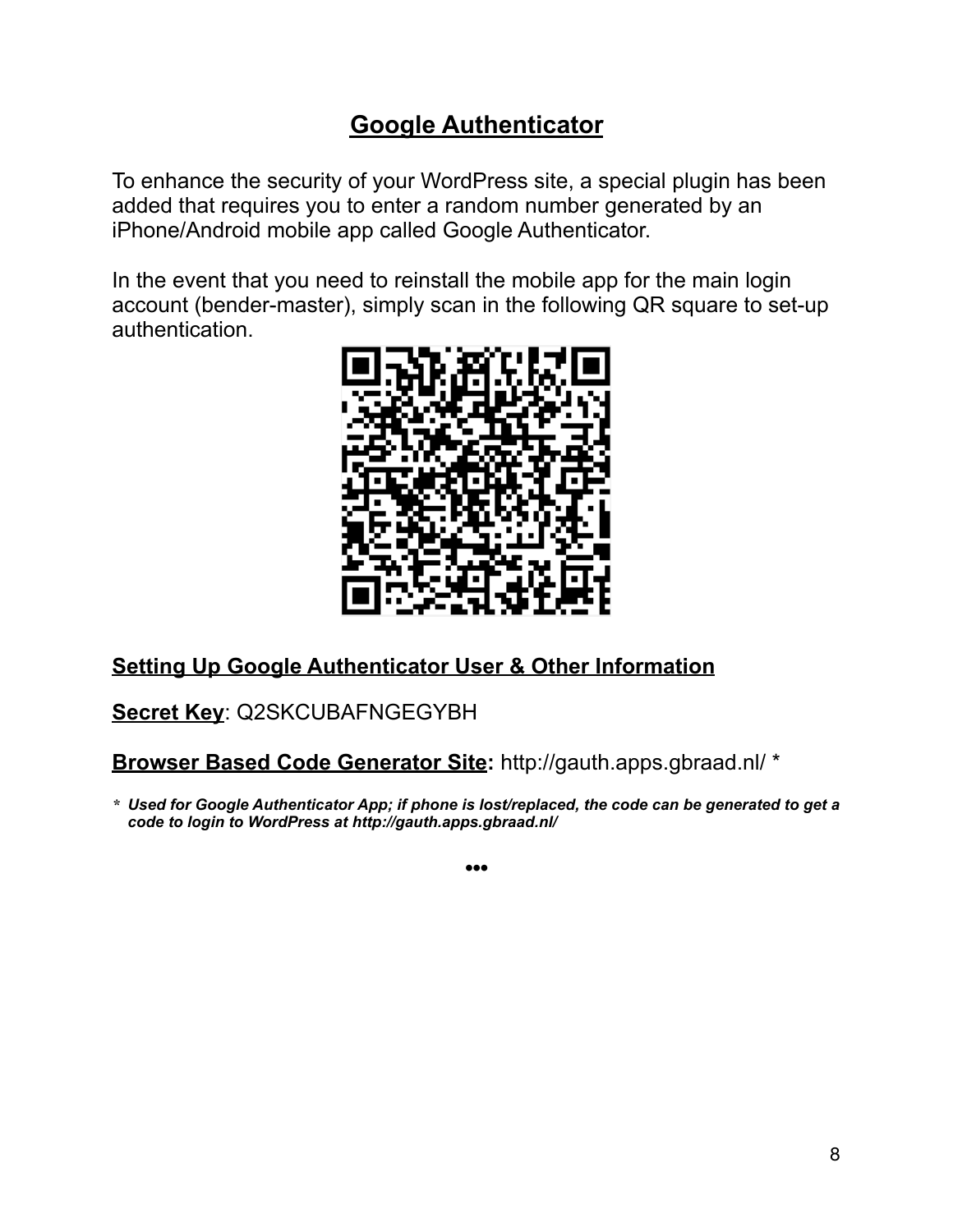## **JetPack By WordPress**

This plugin is connected to a WordPress.com account that was established for you.

#### *The account is also connected to the WooCommerce plugin, and is used for login purposes on [woocommerce.com](http://woocommerce.com) for plugin purchases and support requests.*

In the event that it becomes disconnected, use the following info to login to WordPress.com:

**Username:** badgepartsinc@gmail.com **Password:** Mast3rButt0n\*-WP-\*!

**•••** 

## **WooCommerce**

This is automatically connected to a WordPress account that was established for you at [wordpress.com.](http://wordpress.com)

In the event that you need to login to the WooCommerce site to view your account, purchase software or require support, first login to your WordPress account and then visit woocomerce.com and choose the Login with WordPress.com option.

**Username:** badgepartsinc@gmail.com **Password:** Mast3rButt0n\*-WP-\*!

**Support Area:** www.woocommerce.com **Support Videos:** http://tinyurl.com/yah66jhs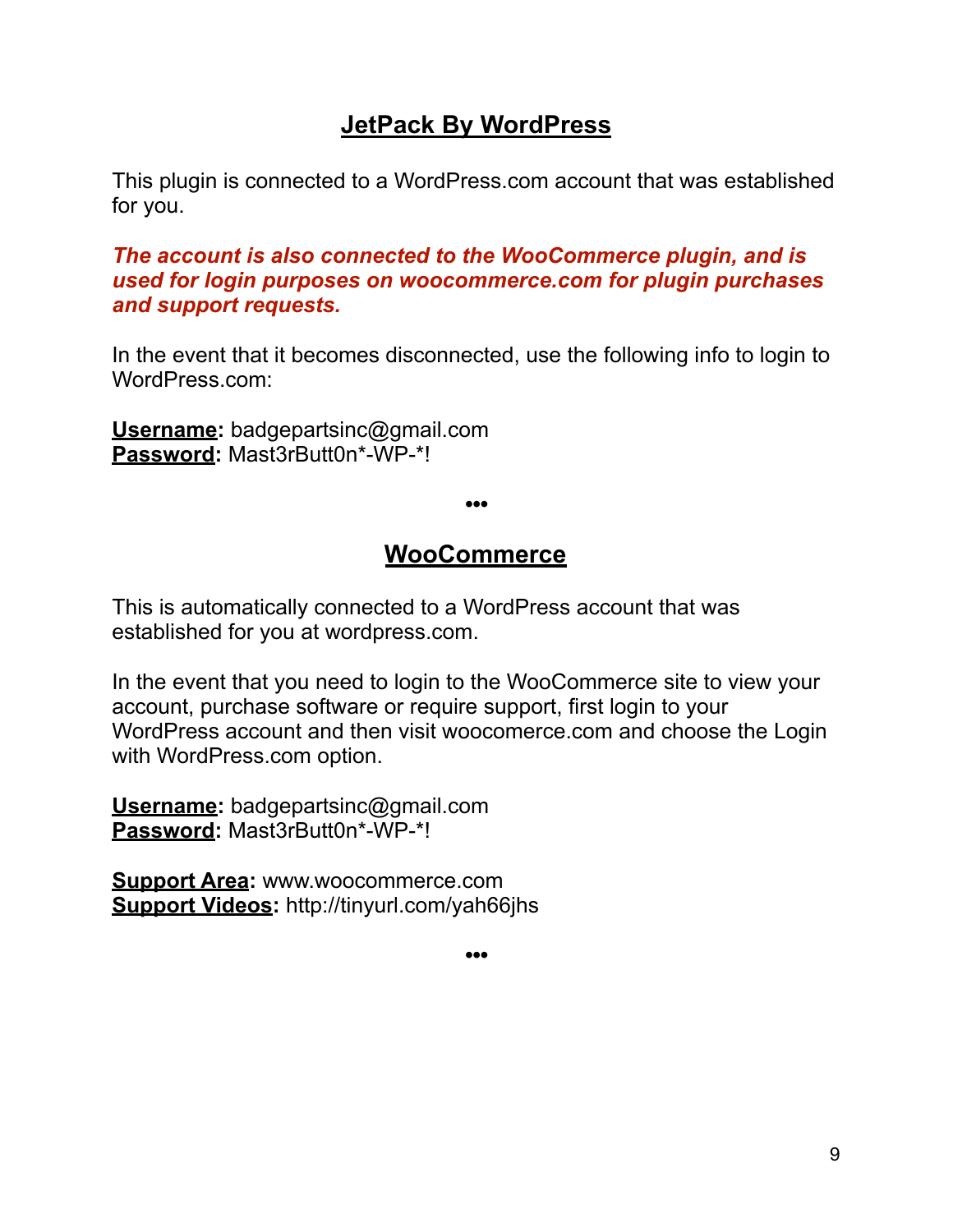## **WooSalesTax Plugin**

This plugin provides WI tax rates and is purchased on an annual subscription. To renew your subscription, access your account and request support, go to:

<https://www.woosalestax.com/>

**Username:** jsalbruno@yahoo.com **Password:** joesal0723

Important Note: Each year you will need to upload a new tax table into WooCommerce's tax area. The following tutorials offer step-by-step instructions:

**How to Delete Old Rates:** *http://tinyurl.com/yc6z5r2y* **Import Instructions:** *http://tinyurl.com/ybcleurk*

**•••** 

## **IgniteWoo UPS Plugin**

This plugin integrates your UPS negotiated shipping rates into WooCommerce.

You should always keep it updated to the latest version.

**Login:** badgepartsinc@gmail.com **Password:** Butt0nMak3r\*uPs\*! **License Key**: IGN-1d8144e7-dc62-4c80-aecd-88fbd6ab21e3 **Support Key**: IGN-1d8144e7-dc62-4c80-aecd-88fbd6ab21e3

**Acesss Key:** 4D3431FE4BE4A428 **ID:** 575649 **ACCT #:** 575649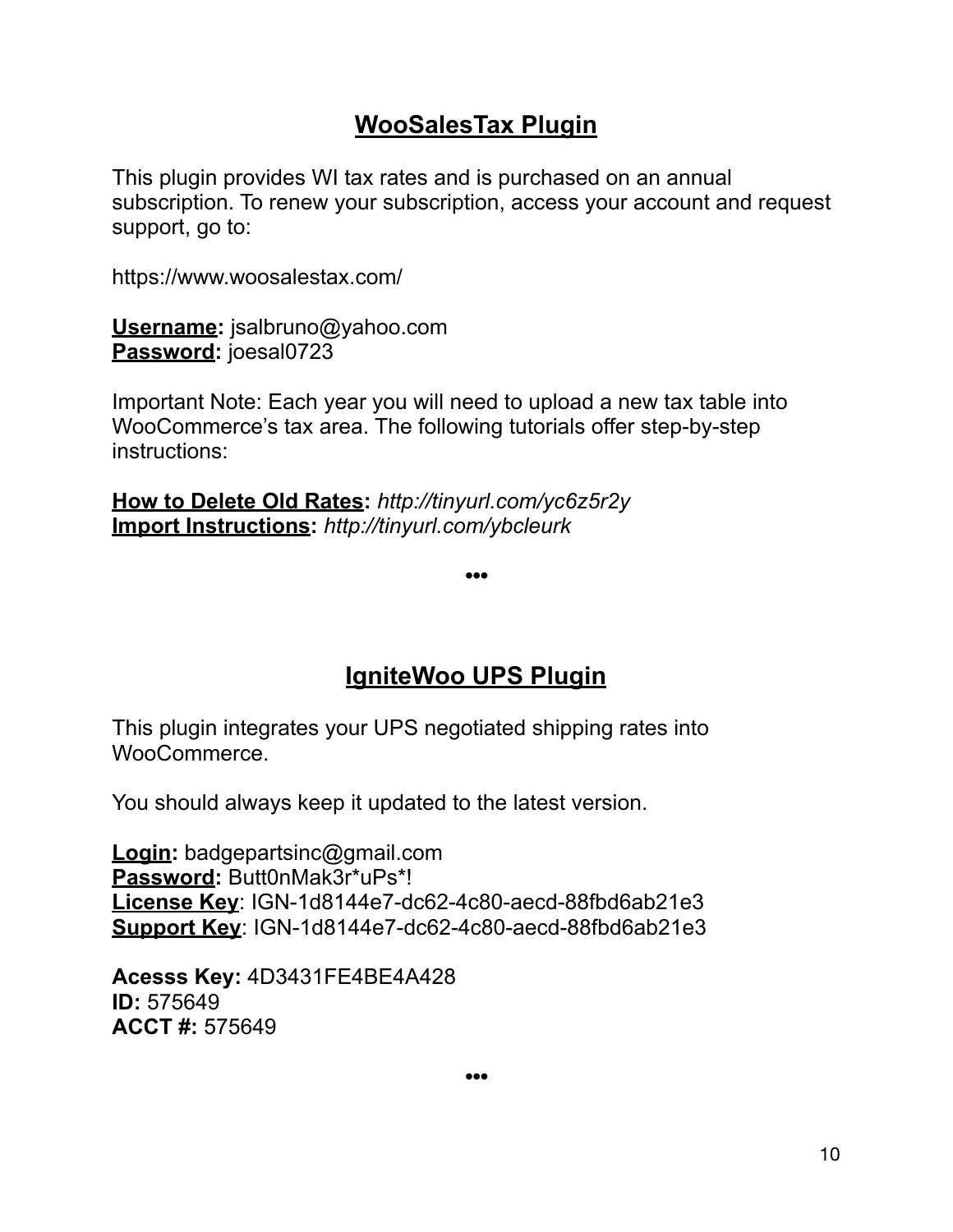## **WP Bakery Plugin Editor**

This plugin integrates the WP Bakery editing software into the Wordpress editing console. The license is attached to badgeparts.com. The plugin was purchased through Envato. In the event that you need to reinstall the program, it can be downloaded from the address below. Once logged in, access the Downloads link under your account name in the navigation bar.

*https://market.envato.com/* 

**Username:** badgepartsinc **Password:** Butt0nMak3r\*.\*!

## **PayPal**

**•••** 

All sales are processed through your PayPal Business Account.

**E-mail:** badgepts@aol.com **Password:** josephs69